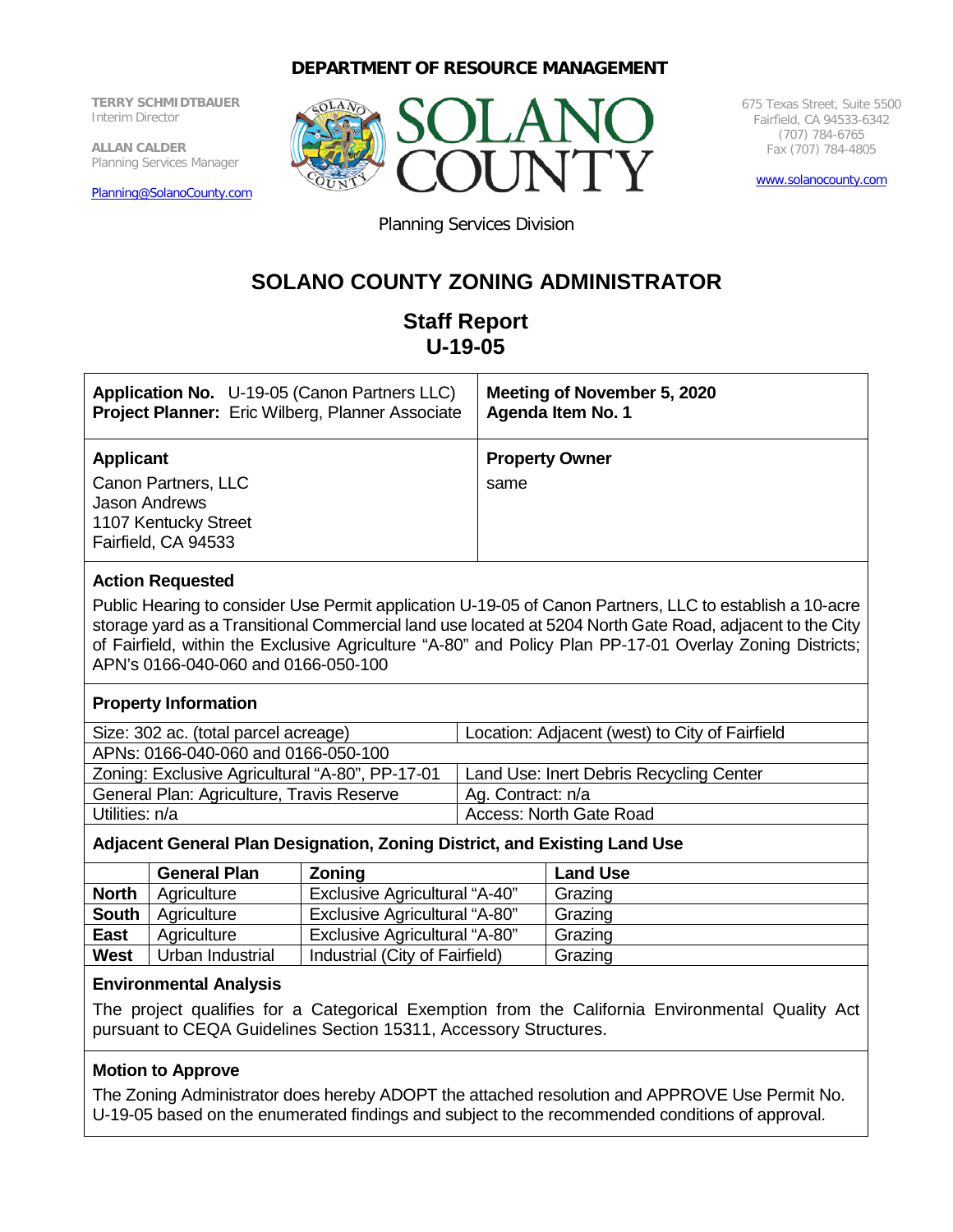#### **ENVIRONMENTAL SETTING**

The subject property is comprised of two Assessor's Parcels totaling 302.43 acres. Policy Plan PP-17- 01 Overlay is established on 83.5 acres across both APN's. Go Green, a Type A Inert Debris Recycling Center, operates on 47 acres within the overlay district. The balance of the 302-acre property is undeveloped and has primarily been utilized for cattle grazing.

The subject property is relatively flat, exhibiting slopes of less than six percent. The site generally slopes downward to the east with elevations of 130 feet above sea level along the western property line, then dropping to 95 feet ASL along the eastern lot line.

Surrounding properties exhibit characteristics similar to those of the subject site. The parcels are relatively flat and utilized agriculturally for pasture land and grazing. The State Department of Water Resources operates a water tank as part of the North Bay Aqueduct project 500 feet south of the site. The nearest residential development is approximately one mile south at the military base. Properties to the west of the subject site are located within Fairfield city limits. The land to the west is currently undeveloped; however, the Fairfield Train Station Specific Plan designates this area for various industrial, manufacturing, and commercial service land uses.

#### **PROJECT DESCRIPTION**

The applicant, Canon Partners, LLC, is requesting use permit approval of a Transitional Commercial use which provides surface storage for construction and corporation yards, equipment and machinery storage, stockpiling, and vehicle storage including automobiles, RV's, and watercraft. The proposal would allow for leased areas ranging in size between 0.10 ac. up to the entire 10-acre project site.

Any structures will be temporary in nature and removable, such as trailers, shipping containers, and covered parking structures. Issuance of building permit is required for any structure within the project boundaries.

A minimum of six-foot-high fencing shall be constructed around each lease area.

All lighting will be down cast and shall be designed to minimize conflicts with surrounding properties.

No landscaping is proposed.

The facility would operate Sunday through Saturday.

Access road(s) through the subject site will have an unobstructed width of not less than twenty fee. Roadway surface will be recycled concrete aggregate. Parking and surface storage areas will be recycled concrete aggregate or recycled asphalt aggregate.

#### **ENVIRONMENTAL ANALYSIS**

The project qualifies for a Categorical Exemption from the California Environmental Quality Act pursuant to CEQA Guidelines Section 15311, Accessory Structures. Class 11 consists of construction, or placement of minor structures accessory to (appurtenant to) existing commercial, industrial, or institutional facilities.

The intent of the existing overlay zoning district is to provide for Transitional Commercial and Transitional Industrial land uses within the PPO boundaries. The surface storage project may include the construction of